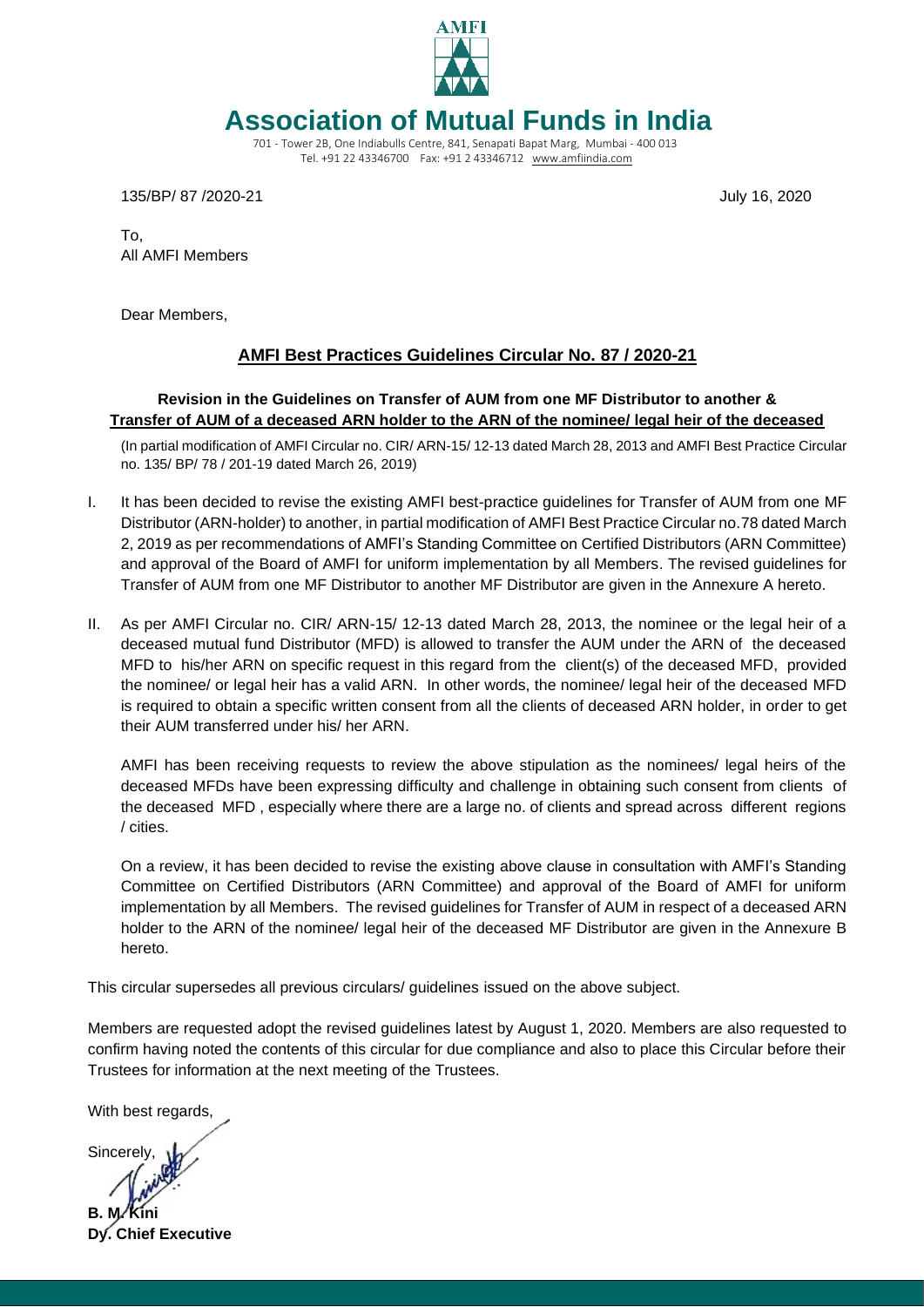

# **Annexure A**

# **Revised Guidelines for Transfer of AUM from one ARN holder to another ARN holder**

#### **1. Distributor (ARN Code) change initiated by the Investor:**

As per SEBI's circular no. SEBI/IMD/CIR No.13/187052/2009 dated December 11, 2009, Mutual Funds/ AMCs need to ensure compliance with instructions of an investor who desires to change his/her distributor or switch to direct plan, without compelling that investor to obtain an NOC from the existing distributor. Such change of distributor code/ARN leads to the investor's unit-holdings being delinked from the earlier distributor/ARN and tagged / linked to the new distributor/ARN. Upon change of distributor (ARN Code) and on transfer of AUM from one distributor (ARN Code) to another distributor (ARN Code) on such requests, the trail commission in respect of transferred assets should not be paid to the new distributor (ARN holder), except for the cases as mentioned at point no.3 hereinbelow.

#### **2. Distributor (ARN Code) change initiated by the existing distributor:**

- **A.** Change in Distributor (ARN code) upon request of an existing distributor may be effected only in the following circumstances:
	- i. Change in the name / legal status of the distributor (such as an individual MF distributor converting his MF distribution business to a partnership firm, a partnership firm converting itself into Limited Liability Partnership (LLP), a private limited company converting itself into a public limited company or vice versa;
	- ii. Mergers / acquisitions / consolidation of business / transfer of business / demergers / dissolution of business / change in partnership firms or LLP / new code acquired by the distributors (ARN Holders);
	- iii. Transfer of AUM of an ARN Holder acting as a sub-distributor under a principal ARN Holder, provided the entire AUM of the sub-distributor is being transferred out. Both the sub-distributor and principal ARN Holder need to certify to the AMC that the entire AUM of the sub-distributor is being transferred.
- **B.** Change in Distributor / ARN code may be effected only upon completion of the following formalities in cases at Serial Nos. i to iii above:
	- i. Request for change in distributor/ ARN code may only be initiated by a distributor whose ARN is valid, who is 'KYD' Compliant and who has furnished all the requisite self-certifications due as on the date of request.
	- ii. Transfer should be of full assets (other than cases that qualify under clause 2.A.iii) and after the transfer, the Transferor Distributor shall cease to operate / function and his ARN code shall be surrendered to AMFI for cancellation. An undertaking to this effect shall be furnished by the Transferor Distributor to the concerned AMCs. The Transferor Distributor shall thereafter submit a letter to AMFI for cancellation of ARN along with the original ARN card/ Certificate/ Letter of Registration within 15 days of completion of transfer of AUM. A copy of the aforesaid letter submitted to AMFI shall also be filed with the AMCs, where the distributor has submitted request for transfer of AUM.

Provided that the Transferor Distributor need not surrender his/her ARN, if he/she becomes a subdistributor of the Transferee Distributor in order to service clients. However, after transferring the assets, the Transferor Distributor shall not do any business independently under his/her ARN. The AMC shall conduct periodic checks in this regard and report to AMFI if any distributor is found to be non-compliant / doing business as a sub-distributor as well as the main ARN holder.

iii. Any Transferor Distributor who has surrendered his valid ARN in order to obtain a fresh ARN/EUIN, shall be considered eligible to transfer his assets to the fresh ARN, even if on the date of application for transfer of AUM, the Transferor ARN is "surrendered / not valid". Provided that the application for transfer of AUM should be made within a period of six months from the date of cancellation of ARN.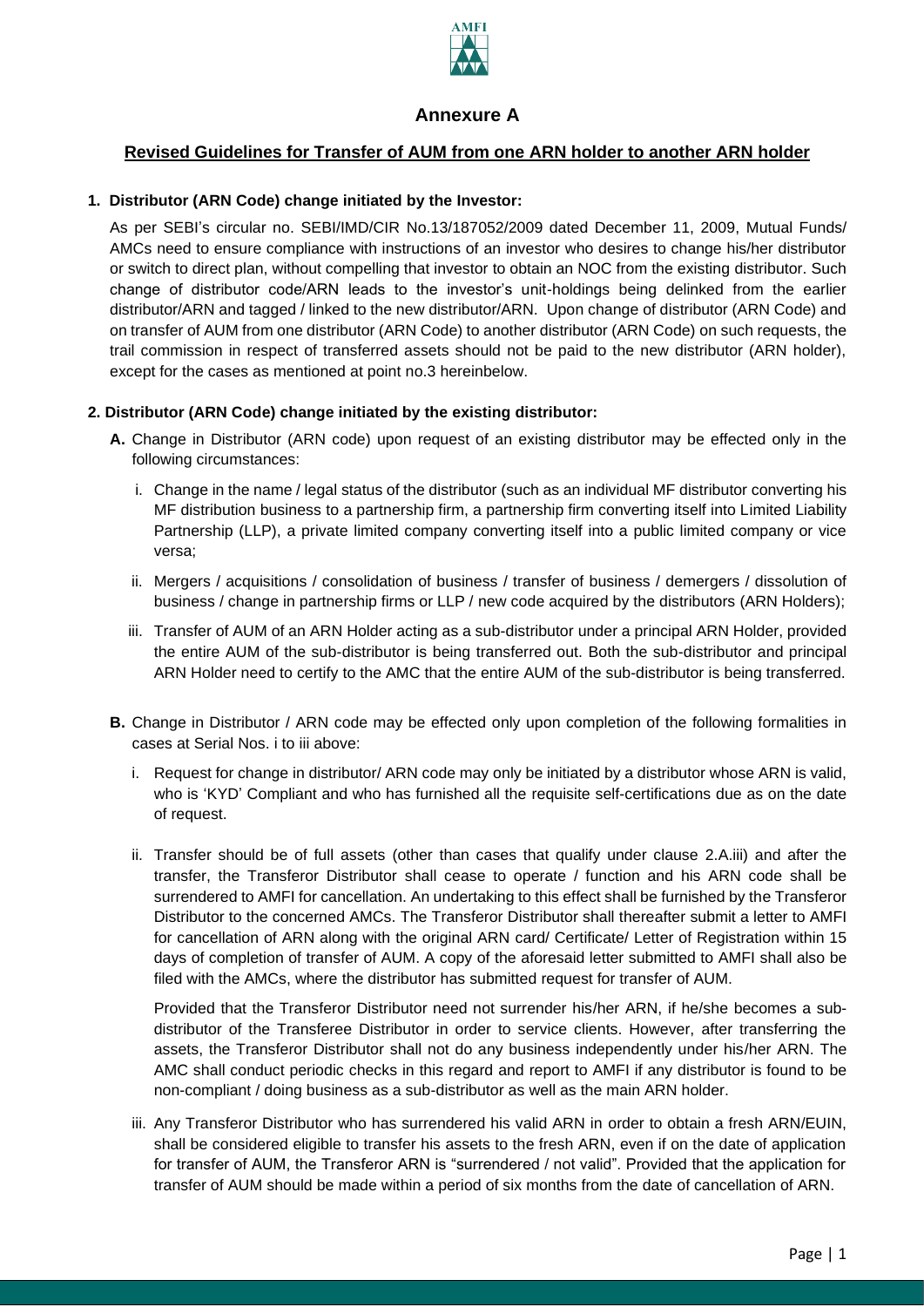

- iv. The Transferor Distributor must send a suitable letter / email to all his/her MF clients informing about the impending change of the distributor/ARN code, the reason for the same, along with the details of the new distributor who will be servicing them after the transfer of assets. It must also be highlighted in the letter / email that if the clients have any objection for the change in the distributor/ARN code, they must write to the respective AMC directly, and that the AMCs will effect the change of distributor/ARN unless they hear to the contrary from the investors within 15 days from the date of the distributor's letter / email.
- v. Request letter for transfer of assets submitted to the AMCs by the Transferor Distributor shall also contain:
	- a. The reason for the transfer, duly supported by documentary evidence;
	- b. Certification that letters / emails have been sent to all the existing clients intimating them of the change of distributor. A list of all these clients needs to be provided along with sample letter/email for proof of dispatch of letters / email to these clients.
- vi. Commissions to the Transferee Distributor shall be paid only on the valid assets i.e., where commissions would have been rightfully and legitimately payable to the Transferor Distributor. Payment of commission to the Transferee Distributor on transferred assets should be released only on cancellation of transferor ARN, except for the cases where the transferor distributor becomes a sub-distributor of the transferee distributor in order to service the clients and hence, retains his/ her ARN, as explained under point no. 2 above. Transfer of assets should not be resorted to / used by the distributors as a measure to circumvent any legal/regulatory obligation and/or AMFI guideline / requirements.
- vii. In case any investors communicate their objection to the transfer of assets/ change of distributor / ARN to either of the distributors (new or old), that distributor must immediately inform the concerned AMC(s).
- viii. In case there are no objections from any clients, the AMCs will effect the change in the distributor/ARN code, after a cooling off period of 15 days from the date of receipt of distributor's request.
- **C.** For all cases under Serial No.2.A.i and 2.A.ii above, the transferee distributor shall be entitled for trail commission on a prospective basis on the valid transferred assets at the same commission rate of the transferor distributor*.* For all cases under Serial Nos. 2.A.iii above, the transferee distributor shall be entitled for trail commission on a prospective basis on the valid transferred assets, basis the lower of the commission rate (as applicable on the date of transfer) of the transferor and the transferee distributor. Other than the trail commission referred to above, no other payments of any nature whatsoever, including incentives or commissions shall be made on account of the transferred assets on a prospective basis. Commission payment to the Transferee Distributor shall continue to be subject to claw-back provisions as would have been applicable to the Transferor Distributor.

#### **3. Change in Distributor / ARN code due to voluntary cessation of business by a MF distributor**

Where a distributor decides to voluntarily discontinue his / her distribution business, the following procedure may be adopted as a best practice and change in distributor code may only be effected upon completion of the requisite formalities:

- i. The distributor shall write to his/her clients, about his/ her distribution business being discontinued and advising the clients that they may opt to change their MF distributor to any another MF distributor of their own choice, for their future service requirements / MF investments. The distributor shall also advise the clients to write to the respective mutual funds about their desire / decision to change in their MF distributor and for inclusion of the new distributor's ARN code in place of the existing distributor's ARN code. The distributor shall submit a copy of the aforesaid communication sent to the clients, along with a list of the clients to the respective AMCs.
- ii. If a distributor's ARN has expired and he/she does not renew the ARN within 3 months, the AMCs may write to clients to choose another distributor for servicing and inform the AMC to change the ARN code in the client's' folios or switch to Direct Plan. Further, if the distributor does not renew the ARN within 6 months after expiry of the validity, the said ARN may be deemed to be cancelled and no fresh business should be accepted / registered under such ARN.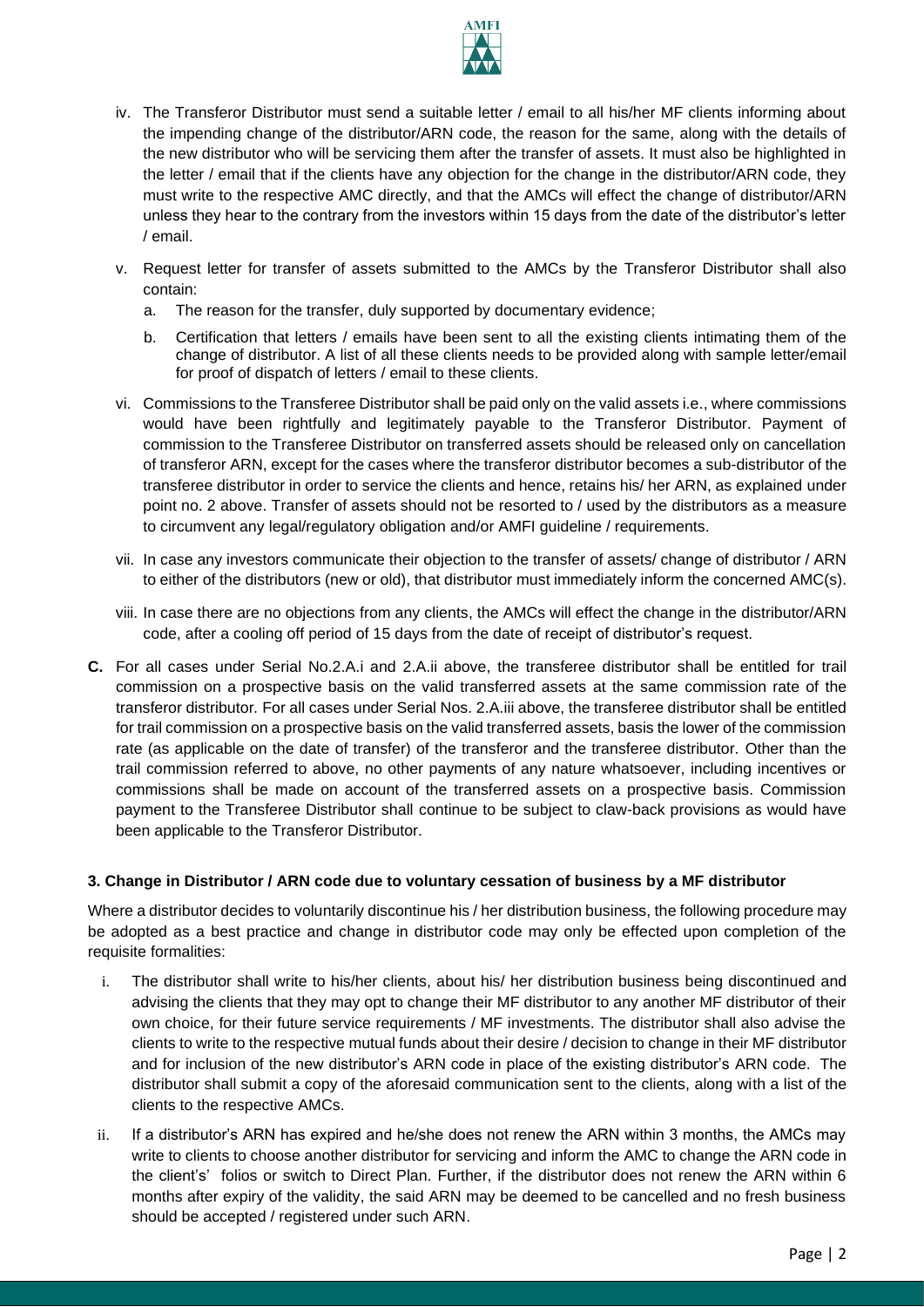

- iii. AMCs shall keep in their records, a copy of the communication sent by the existing distributor to his/her clients, along with a list of such clients /investors.
- iv. AMCs shall, on receipt of letter from the investors communicating a new distributor's code, at any time in future, effect the change of distributor (ARN) code in their records and send a suitable confirmation to the investors. AMCs may pay the commission to the new distributor for such assets which are transferred due to expiration of ARN /cessation of business by a distributor.
- v. Once the distributor / ARN code has been changed in the AMC records, the trail commission thereafter for all business done by the earlier distributor shall be payable to the new distributor prospectively, basis the lower of the commission rate (as applicable on the date of transfer) to the earlier (transferor) distributor and the new (transferee) distributor*.* Other than the trail commission referred to above, no other payments of any nature whatsoever, including incentives or commissions shall be made on account of the transferred assets on a prospective basis. Commission payment to the new /transferee distributor shall continue to be subject to claw back provisions, as would have been applicable to the previous (transferor) distributor.
- vi. Commission to the new/ transferee distributor shall be paid only on the valid assets i.e., where commissions would have been rightfully and legitimately payable to the previous / transferor distributor.
- vii. The Transfer of assets should not be used by the Distributor as a measure to circumvent any legal/regulatory obligation and/or AMFI guideline / requirements.
- viii. A MF distributor who has stopped his mutual fund distribution business must surrender his ARN to AMFI for cancellation, with a copy of the letter submitted to the AMC(s) (with AMC acknowledgement thereon) as soon as his details are removed from the investors' folios in the AMCs' records.

In case of any exceptions to the above best practices, members are advised to refer the same to AMFI for direction / guidance on a case-by-case basis.

**\*\*\*\*\***